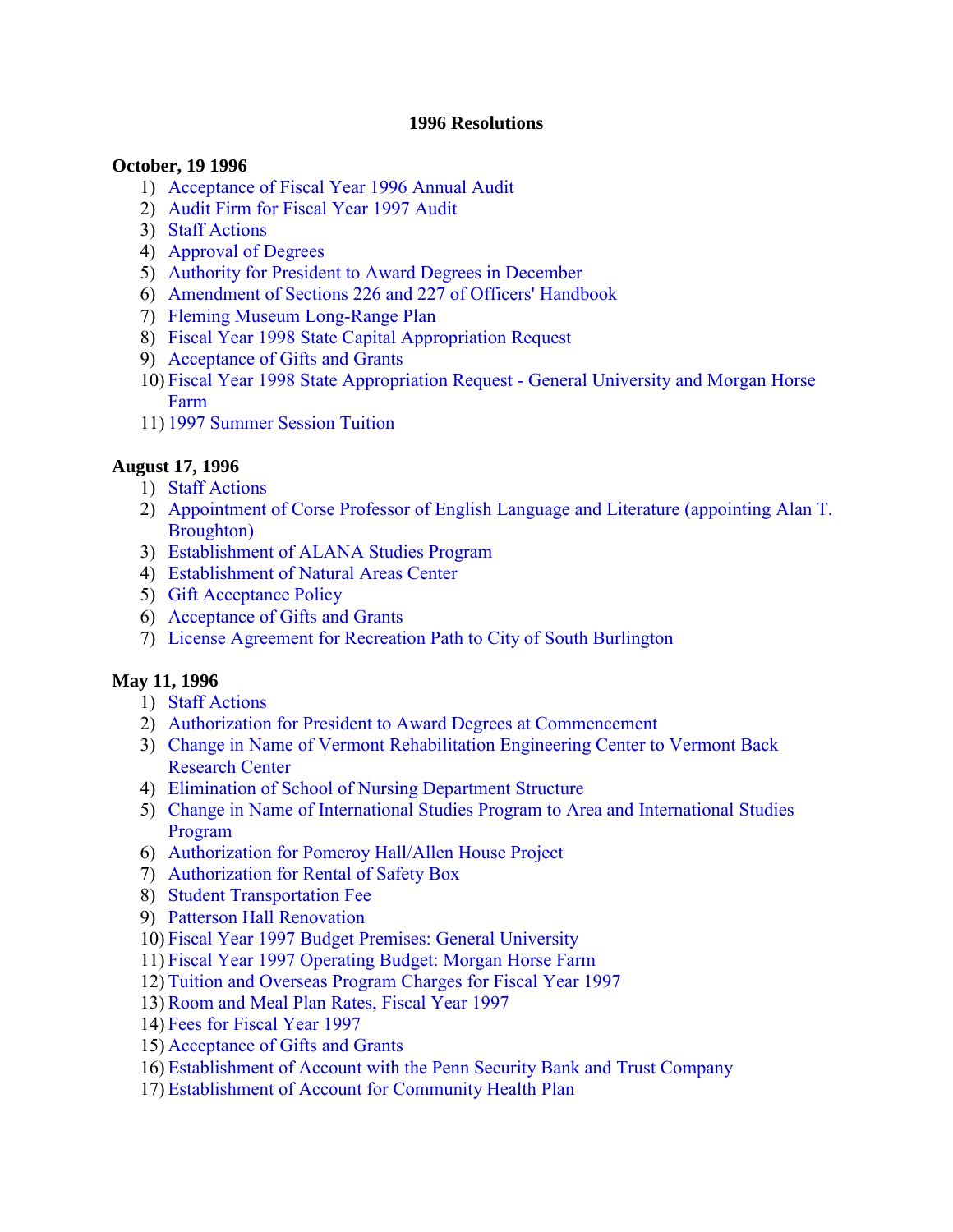## **February 3, 1996**

- 1) [Staff Actions](#page-12-0)
- 2) [Authorization for President to Award Degrees](#page-12-0)
- 3) [Conversion of Two-year to Four-year Programs in Nuclear Medicine Technology and](#page-12-0)  Radiation Therapy
- 4) [Establishment of Dorothean Chair and Appointment of Dorothean Professor \(appointing](#page-12-0) Charles J. Colbourn)
- 5) [Right of Way to Town of Colchester for Airport Road/Colchester Point Road](#page-12-0) Improvements
- 6) [Widening of Main Street](#page-13-0)
- 7) [Gift/Purchase of 1201 Spear Street](#page-14-0)
- 8) [Acceptance of Gifts and Grants](#page-15-0)
- 9) [Joint Committee on Honorary Degrees](#page-15-0)
- 10[\)Retiring Trustees \(Nancy D. Foster, Malcolm F. Severance, Frank E. Walsh, Jr., and](#page-15-0) Anuradha Yadav)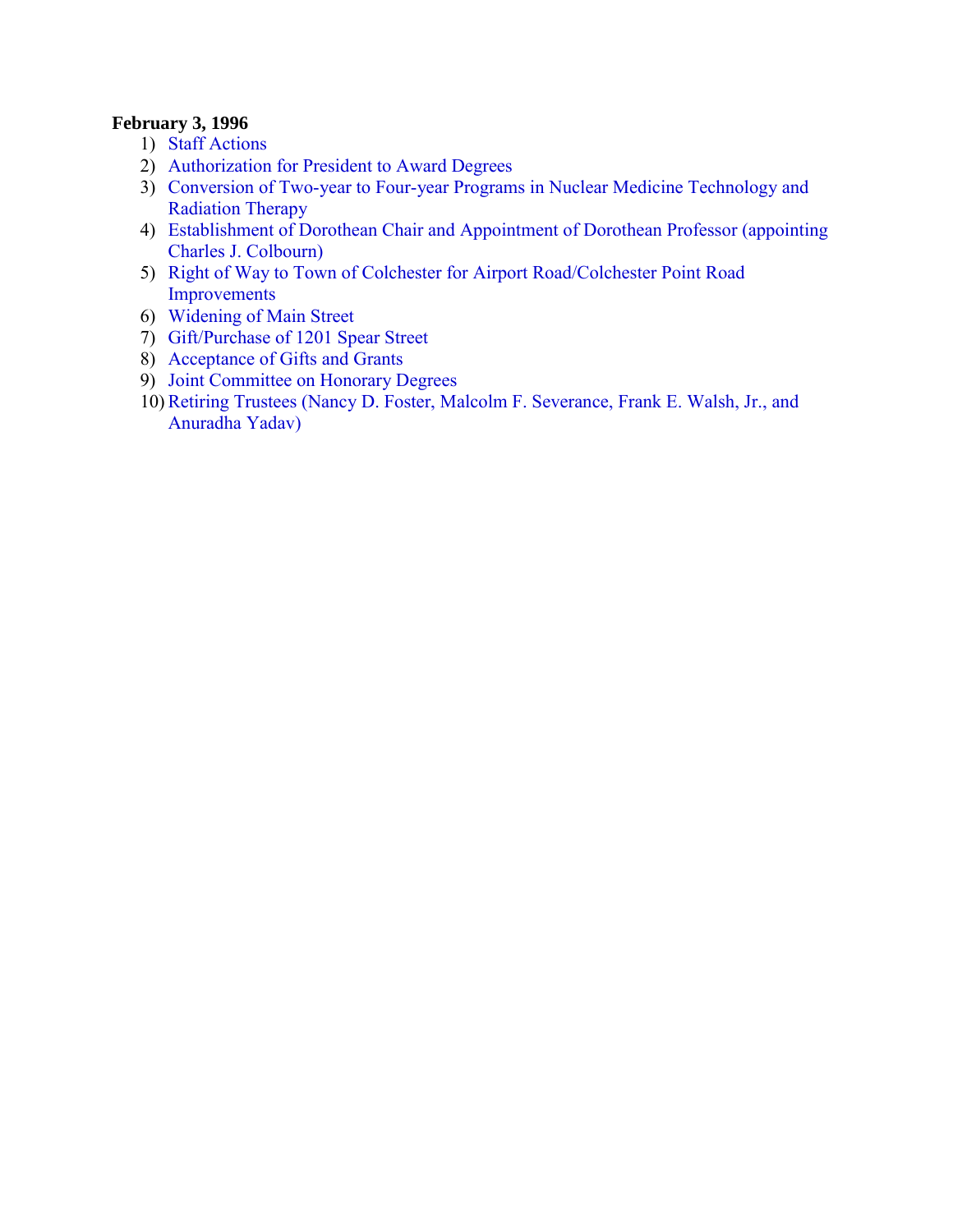#### **October 19, 1996**

#### <span id="page-2-0"></span>**AUDIT COMMITTEE**

#### **Acceptance of Fiscal Year 1996 Annual Audit**

WHEREAS, the books and accounts of the University of Vermont and State Agricultural College for Fiscal Year ending June 30, 1996, have been audited by KPMG Peat Marwick, Certified Public Accountants, under the supervision of the Auditor of Accounts, State of Vermont, and the report of such audit published in detail in accordance with 16, V.S.A., Section 2281(a);

BE IT RESOLVED, that in accordance with authorization contained in the Bylaws, the Board hereby accepts such audit in lieu of the annual audit, and that the same be considered as the report of the Audit Committee.

#### **Audit Firm for Fiscal Year 1997 Audit**

RESOLVED, that the Board of Trustees authorizes the Vice President for Administration to enter into a contract with KPMG Peat Marwick, Certified Public Accountants, to conduct the annual audit of the University and other related audits for and during Fiscal Year ending June 30, 1997, under the terms and conditions of KPMG Peat Marwick's proposal dated January 20, 1993, and contingent upon receipt of a confirmation letter from KPMG Peat Marwick, consistent with the terms and conditions of said proposal. The annual audit shall be conducted in compliance with the requirements of the University Bylaws and State and Federal law.

## **EDUCATIONAL POLICY COMMITTEE**

#### **Staff Actions**

RESOLVED, that the Board of Trustees receives the list of staff actions and approves leaves of absence noted within.

#### **Approval of Degrees**

RESOLVED, that the Board of Trustees approves the awarding of degrees to those students who have completed degree requirements and who have been recommended by their respective deans and approved by the Faculty Senate.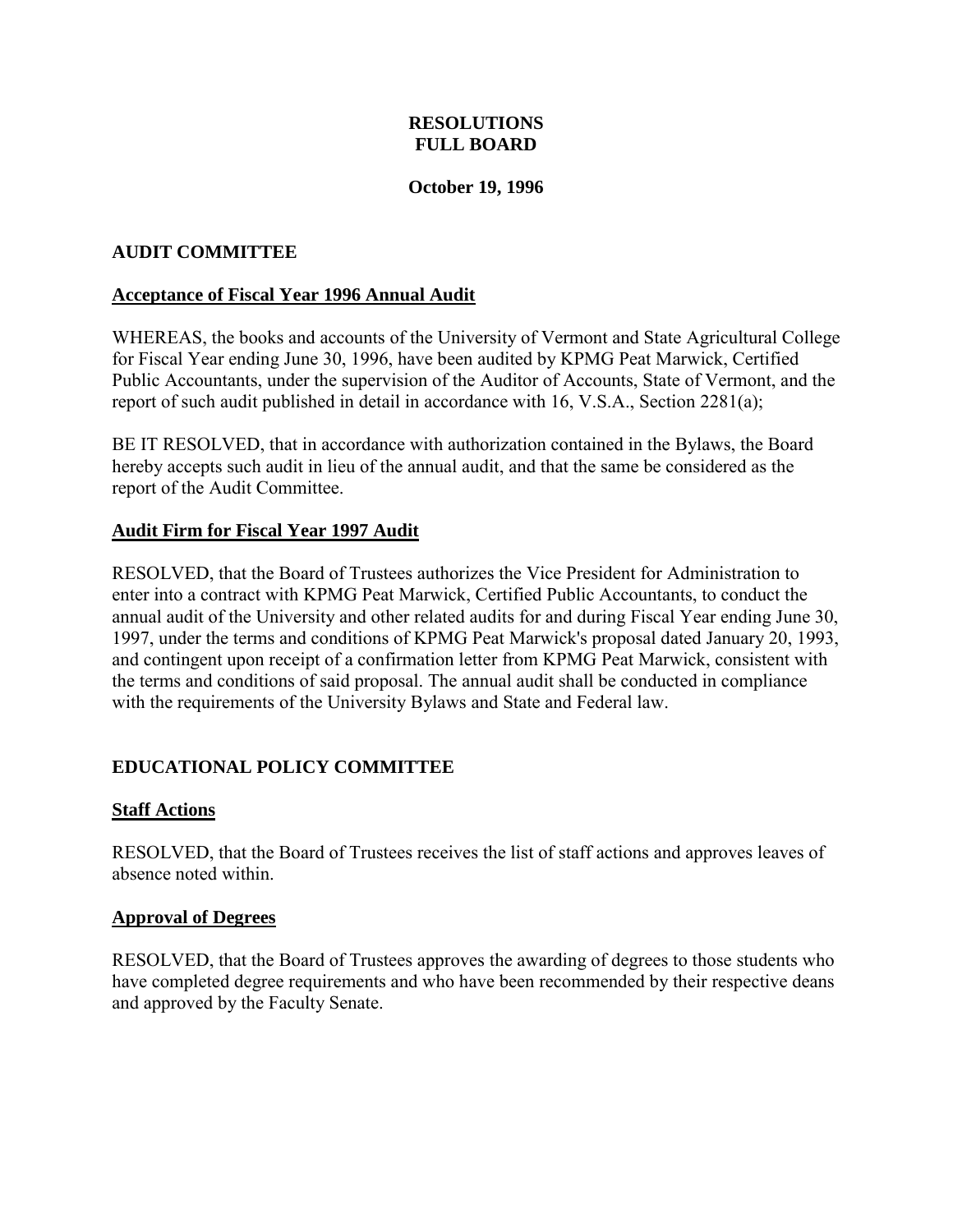# <span id="page-3-0"></span>**Authority for President to Award Degrees in December**

RESOLVED, that the Board of Trustees authorizes the President to award the M.D. degree to the student of the College of Medicine who is certified by the Dean and recommended by the Faculty Senate. The name of the student to whom this degree is awarded shall be recorded as part of the permanent minutes of this meeting.

## **Amendment of Sections 226 and 227 of Officers' Handbook**

RESOLVED, that the Board of Trustees approves the amendment of Sections 226 and 227 of the *Officers' Handbook,* pertaining to the termination of faculty appointments, as recommended by the Faculty Senate, subject to maintenance by the University, through the Office of the Provost, of policies and procedures designed to assure that the processes described in Sections 226 and 227 are completed expeditiously, such as contemplated by the companion protocols and procedures implemented in the Office of the Provost statement of *Academic Policies and Procedures* (October 1996).

# **Fleming Museum Long-Range Plan**

RESOLVED, that the Board of Trustees approves the long-range plan of the Fleming Museum as recommended by the Fleming Museum Board of Advisors and the Provost.

# **BUILDINGS AND GROUNDS COMMITIEE**

## **Fiscal Year 1998 State Capital Appropriation Request**

RESOLVED, that the President be and hereby is authorized to request \$2,500,000 from the Governor and Legislature of the State of Vermont for Fiscal Year 1998 for the following capital expenditures (in priority order): (1) Central Heating Plant upgrade [second year, \$1,100,000]; (2) University Heights and Waterman Buildings improvements (\$1,400,000).

# **FINANCE AND BUDGET COMMITIEE**

## **Acceptance of Gifts and Grants**

RESOLVED, that the Board of Trustees hereby accepts gifts in the amount of \$846,490 for the period July 1, 1996, through September 30, 1996, and grants/contract in the amount of \$14,017,647 for the period July 1, 1996, through August 31, 1996.

# **Fiscal Year 1998 State Appropriation Request** - **General University and Morgan Horse Farm**

RESOLVED, that the President be and hereby is authorized to request from the Governor and the Legislature of the State of Vermont an appropriation for general operations of The University of Vermont in the amount of \$27,711,243 for Fiscal Year 1998.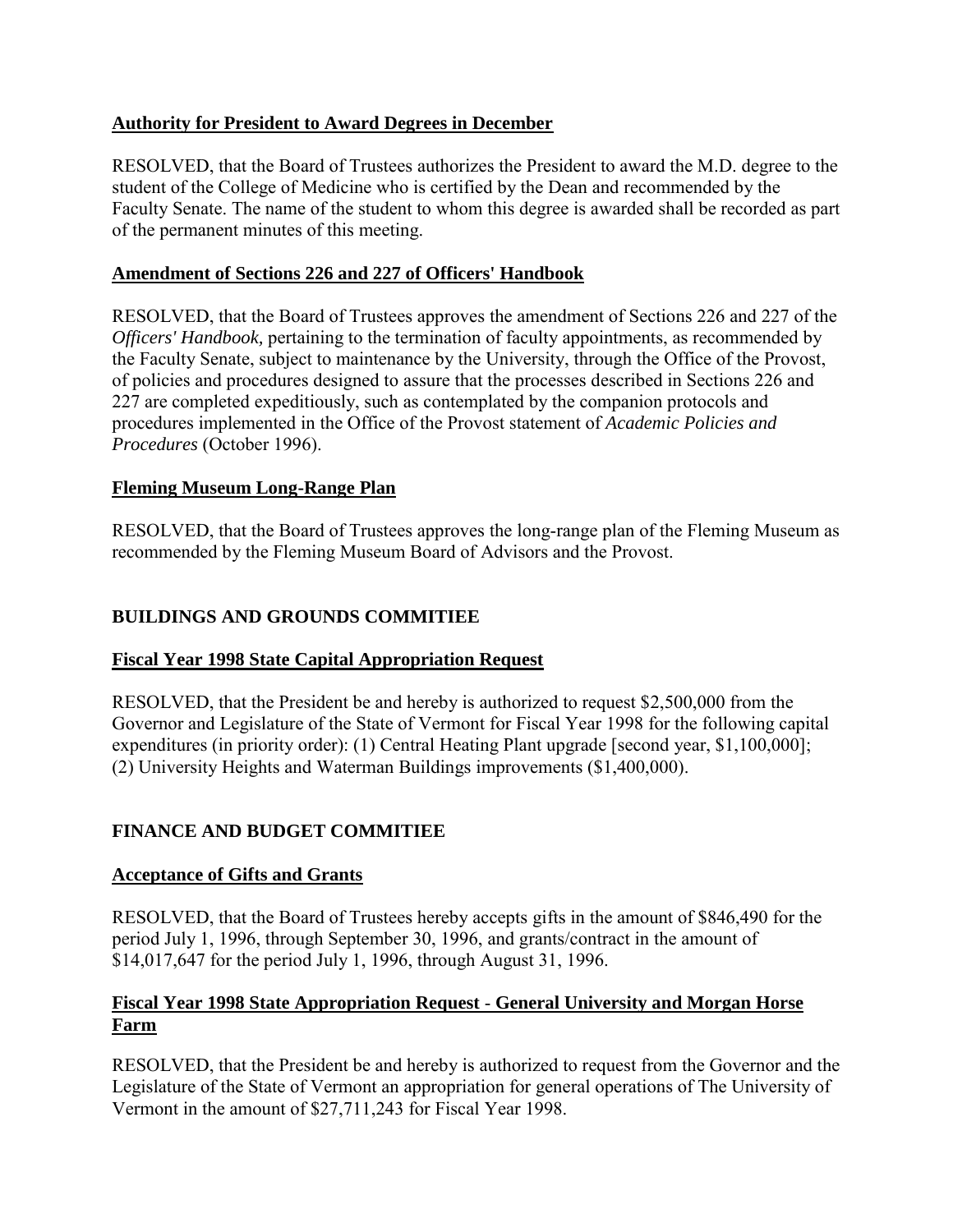<span id="page-4-0"></span>BE IT FURTHER RESOLVED, that the President be and hereby is authorized to request an appropriation for general operations of the Morgan Horse Farm of \$10,941 for Fiscal Year 1998.

# **1997 Summer Session Tuition**

RESOLVED, that the Board of Trustees hereby approves increases in tuition for the Summer Session and for Off-Campus courses from \$216 to \$230 per credit hour for in-state students and from \$484 to \$525 per credit hour for out-of-state students, the increases to become effective with the 1997 Summer Session.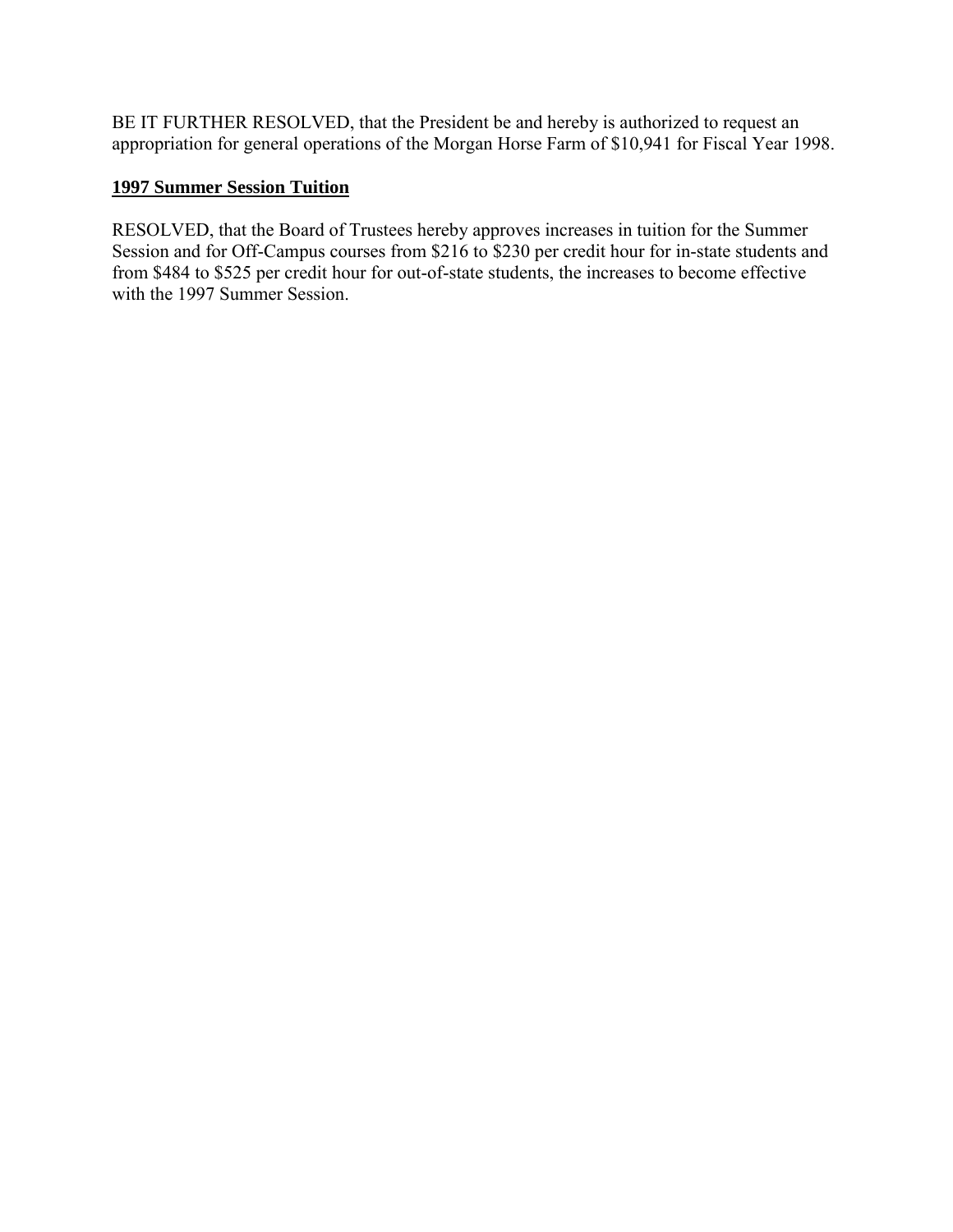## **August 17, 1996**

# <span id="page-5-0"></span>**EDUCATIONAL POLICY COMMITTEE**

#### **Staff Actions**

RESOLVED, that the Board of Trustees receives the list of staff actions and approves leaves of absence noted within.

#### **Appointment of Corse Professor of English Language and Literature**

RESOLVED, that the Board of Trustees approves the appointment of Alan T. Broughton as the Corse Professor of English Language and Literature.

#### **Establishment of ALANA Studies Program**

RESOLVED, that the Board of Trustees approves the establishment of an ALANA Studies Program in the College of Arts and Sciences beginning with the fall 1996 semester, with the understanding that approval does not commit any additional University general funds.

#### **Establishment of Natural Areas Center**

RESOLVED, that the Board of Trustees approves the establishment of the Natural Areas Center within the Environmental Program, with the understanding that approval does not commit any additional University general funds.

## **UNIVERSITY ADVANCEMENT COMMITTEE**

## **Gift Acceptance Policy**

RESOLVED, that the Board of Trustees hereby approves the Gift Acceptance Policy dated July 30, 1996.

## **FINANCE AND BUDGET COMMITTEE**

## **Acceptance of Gifts and Grants**

RESOLVED, that the Board of Trustees hereby accepts gifts in the amount of \$2,404,732.50 for the period April 16, 1996, through June 30, 1996, and grants/contract in the amount of \$21,723,042 for the period February 1, 1996, through June 30, 1996.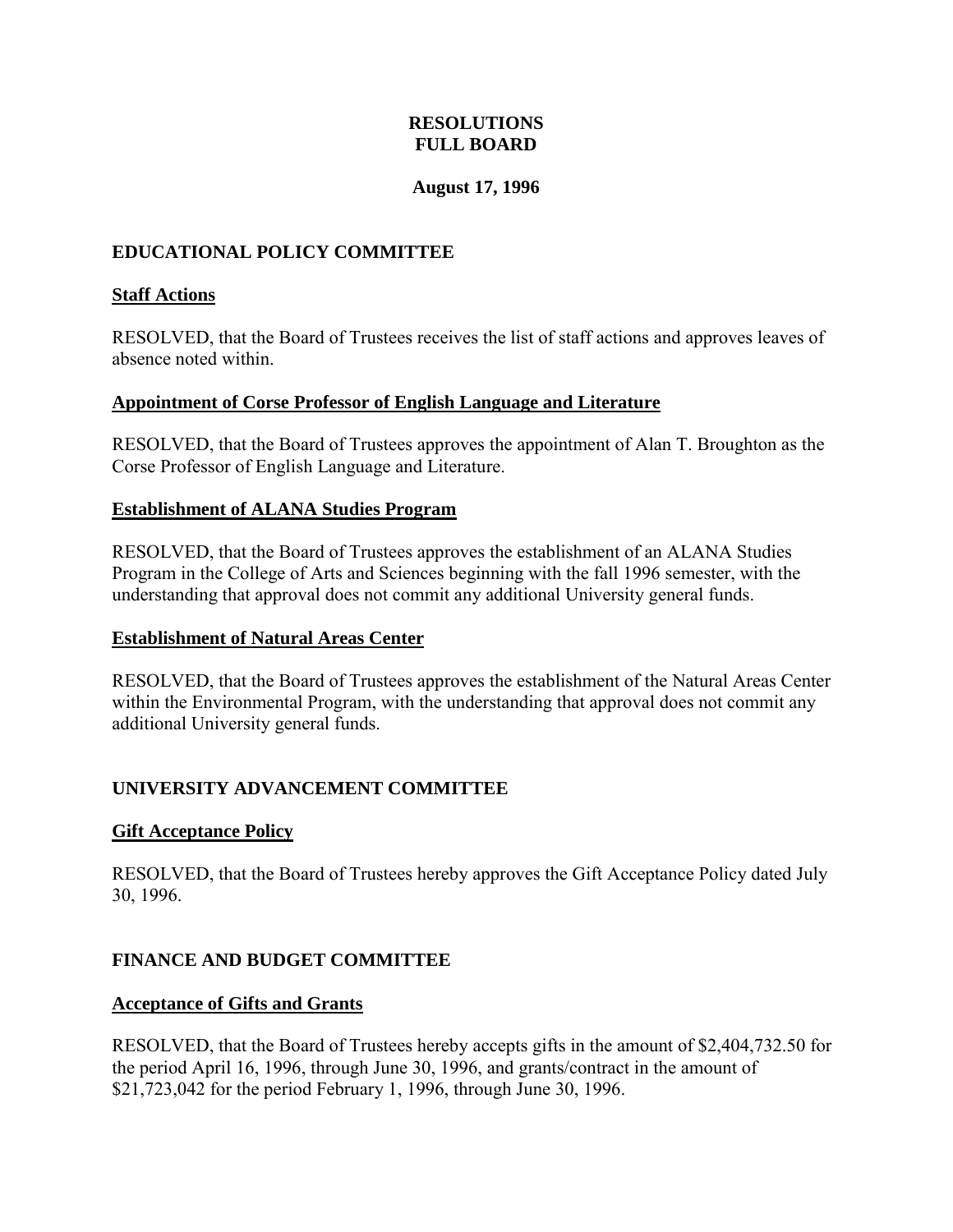## **FULL BOARD**

#### **License Agreement for Recreation Path to City of South Burlington**

WHEREAS, the University is the owner of property in the Cities of Burlington and South Burlington located on the westerly side of Spear Street between the Gutterson Field House and Interstate 189; and

WHEREAS, the City of South Burlington desires to construct and maintain a recreational pathway located southerly and westerly of the Gutterson Field House and northerly of the Burlington Country Club property located in the Cities of Burlington and South Burlington and on the University's 1944 Hoag Tract and the 1962 Edlund Tract for public use by nonmotorized vehicles; and

WHEREAS, a portion of the 1944 Hoag and 1962 Edlund Tracts are under long term lease to the United States of America for use by the Department of Agriculture, Northeast Forest Experiment Station; and

WHEREAS, the recreation path will be usable by, and beneficial to, the students and employees of the University; and

WHEREAS, the University is willing to grant a license agreement to the City of South Burlington for the construction and maintenance of the recreational pathway;

THEREFORE, BE IT RESOLVED, that the Board of Trustees hereby authorizes the President or the Interim Vice President for Administration, or their successors, to grant a license to the City of South Burlington under terms and conditions acceptable to the University and to execute any and all instruments necessary to accomplish that purpose.

BE IT FURTHER RESOLVED, that the Secretary or Assistant Secretary will provide certificates of incumbency, as required, showing the names and signatures of those persons appointed to any of the positions heretofore mentioned.

BE IT FURTHER RESOLVED, that any officer of this corporation is hereby authorized to certify this resolution to whom it may concern.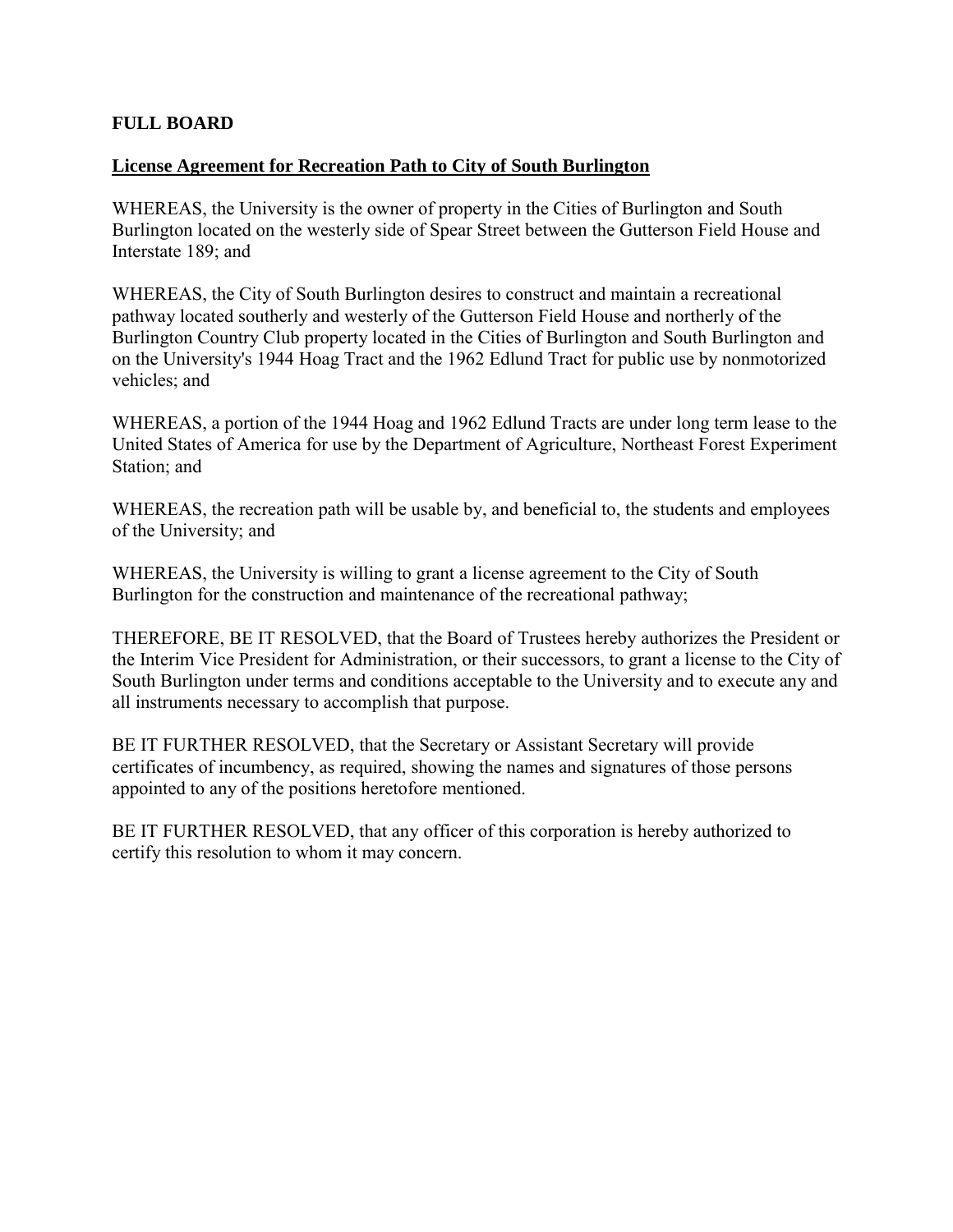## **May 11, 1996**

# **AS AMENDED**

## <span id="page-7-0"></span>**EDUCATIONAL POLICY COMMITTEE**

#### **Staff Actions**

RESOLVED, that the Board of Trustees receives the list of staff actions and approves leaves of absence noted within.

#### **Authorization for President to Award Degrees at Commencement**

RESOLVED, that the Board of Trustees authorizes the President to award degrees in course at the associate, bachelor's, master's, doctoral, and fifth-year certificate level to the students of The University of Vermont who, on or before May 18, 1996, are certified by the deans and recommended by the Faculty Senate for their appropriate degrees. The list of names of the students to whom these degrees are awarded shall be recorded as part of the permanent minutes of this meeting.

## **Change in Name of Vermont Rehabilitation Engineering Center to Vermont Back Research Center**

RESOLVED, that the Board of Trustees approves the renaming of the Vermont Rehabilitation Engineering Center to the Vermont Back Research Center.

#### **Elimination of School of Nursing Departmental Structure**

RESOLVED, that the Board of Trustees approves the elimination of the Department of Professional Nursing in the School of Nursing, effective June 30, 1996.

#### **Change in Name of International Studies Program to Area and International Studies Program**

RESOLVED, that the Board of Trustees approves the renaming of the International Studies Program in the College of Arts and Sciences to the Area and International Studies Program.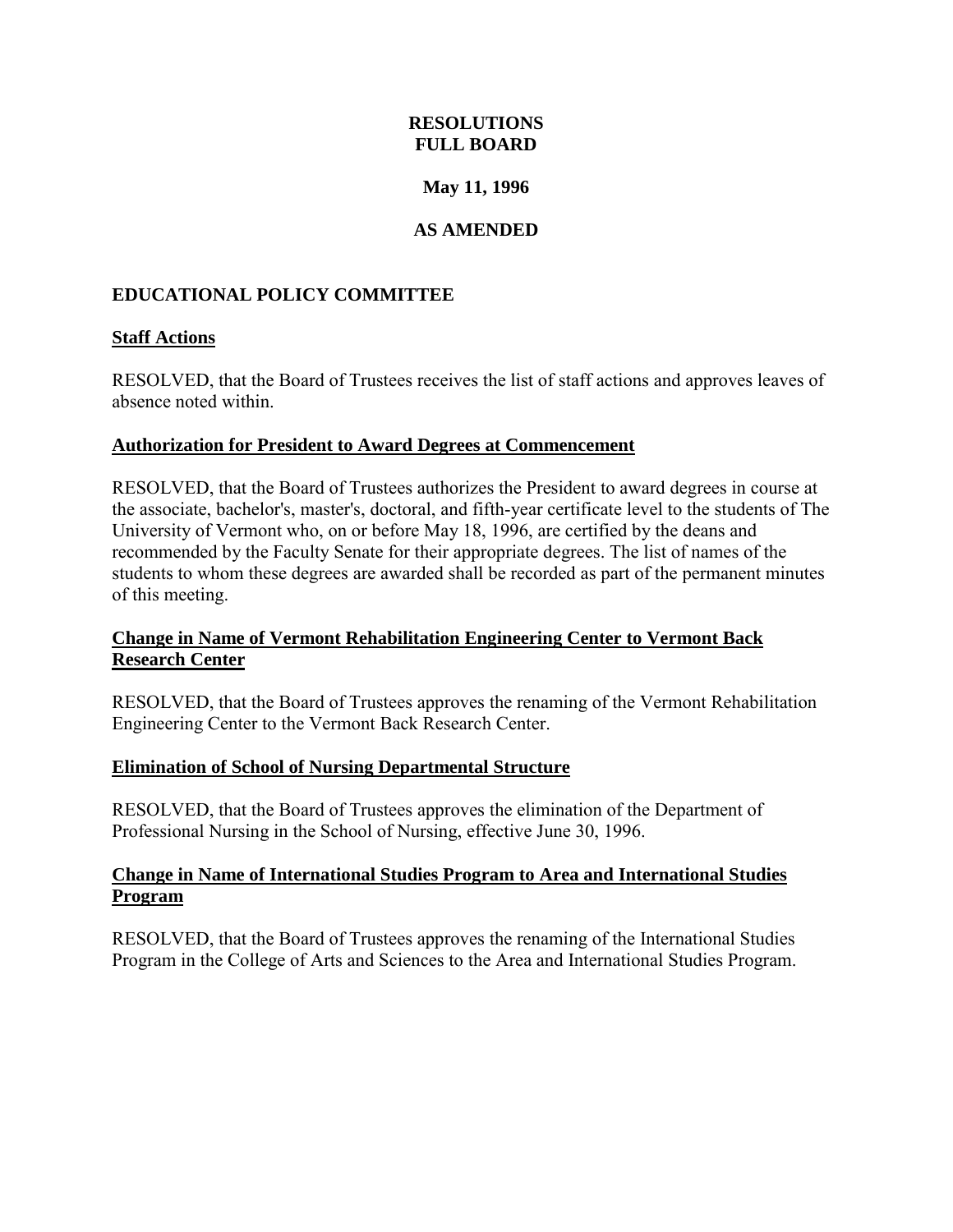# <span id="page-8-0"></span>**BUILDINGS AND GROUNDS COMMITTEE**

#### **Authorization for Pomeroy Hall/Allen House Project**

WHEREAS, the University wishes to renovate Pomeroy Hall for the use of the E. M. Luse Center for Communication Disorders and make selective improvements to Allen House; and

WHEREAS, the general assembly of the State of Vermont has appropriated \$3,200,000 to accomplish this project;

THEREFORE, BE IT RESOLVED, that the President or Interim Vice President for Administration, or their successors, are authorized to undertake the renovation of Pomeroy Hall and Allen House and to execute any and all documents necessary to accomplish these purposes.

BE IT FURTHER RESOLVED, that the Secretary or Assistant Secretary will provide certificates of incumbency, as required, showing the names and signatures of those persons appointed to any of the positions heretofore mentioned.

BE IT FURTHER RESOLVED, that any officer of this corporation is hereby authorized to certify this resolution to whom it may concern.

#### **Authorization for Rental of Safety Box**

WHEREAS, the University Land Records Office has original microfilm files and computer tapes which it wishes to continue to store off site; and

WHEREAS, Howard Bank, N.A. is willing to continue to lease a safe deposit box in the vault in their Burlington office of the Howard Bank, N.A. to the University for such storage; and

WHEREAS, the Howard Bank, N.A., has requested this resolution in accordance with its usual business practice;

THEREFORE, BE IT RESOLVED, that the Board of Trustees hereby authorizes the President or Interim Vice President for Administration, or their successors, to enter into a lease agreement for a safe deposit box in the vault of the Burlington office of the Howard Bank, N.A. and to execute any and all instruments necessary to accomplish that purpose.

BE IT FURTHER RESOLVED, that any officer of this corporation is hereby authorized to certify this resolution to whom it may concern.

#### **Student Transportation Fee**

RESOLVED, that the Transportation Fee be increased from \$23 to \$24 per semester effective September 1, 1996 for students enrolled for 12 credit hours or more; and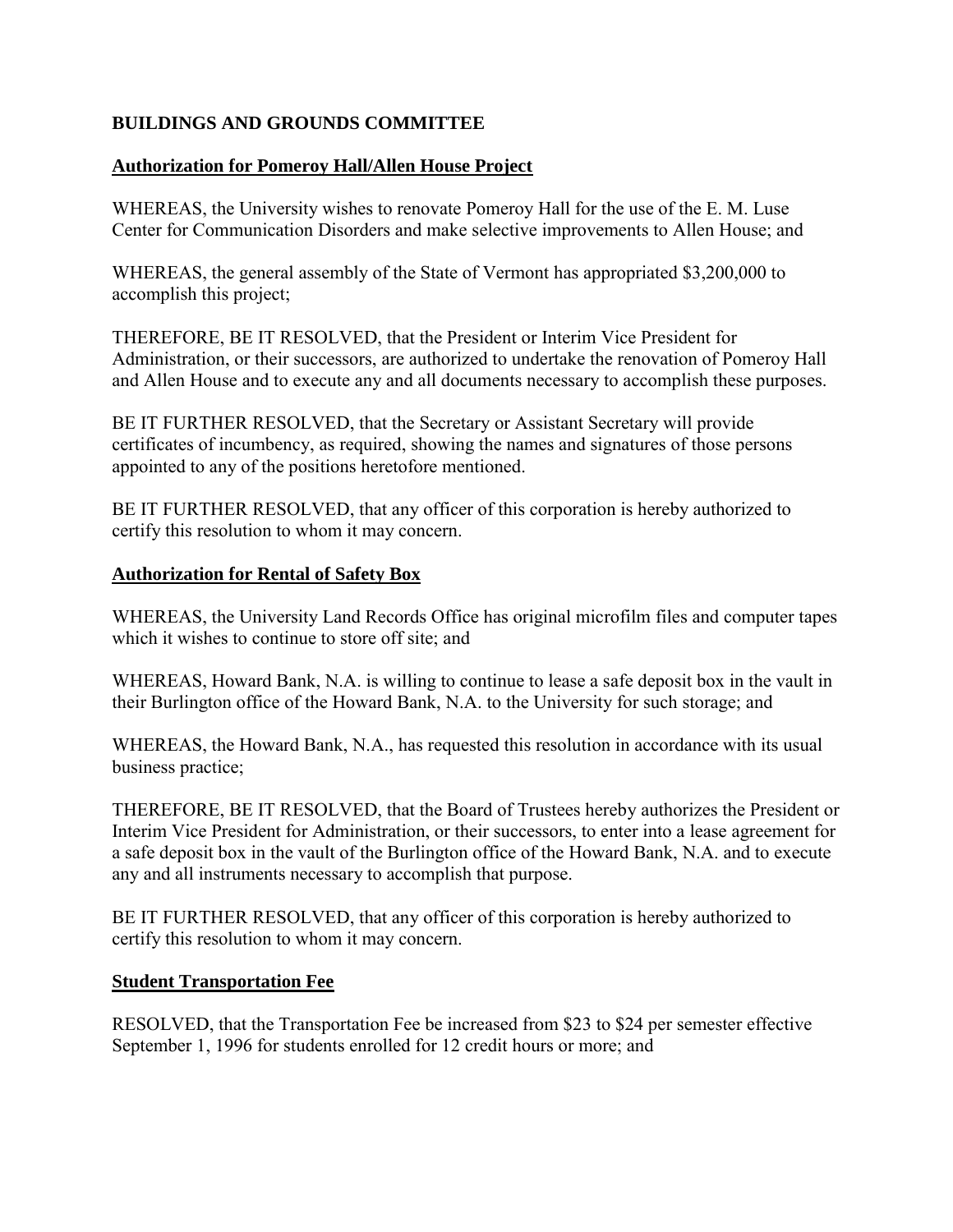<span id="page-9-0"></span>BE IT FURTHER RESOLVED, that the fee for students enrolled in between 4 and 11 credit hours continue to be calculated proportionally as part of the comprehensive fee for part-time students.

## **Patterson Hall Renovation**

WHEREAS, the University wishes to renovate the residential floors of Patterson Hall (phase 3 of a 4-phase renovation of the Christie-Wright-Patterson Complex); and

WHEREAS, \$2,500,000 has been designated from Residence System Facility Reserves for this project;

THEREFORE, BE IT RESOLVED, that the President or Interim Vice President for Administration, or their successors, is authorized to execute any and all documents necessary and appropriate for the renovation of Patterson Hall and, further, that any officer of this corporation is hereby authorized to certify this resolution to whom it may concern.

BE IT FURTHER RESOLVED, that the Secretary or Assistant Secretary will provide certificates of incumbency, as required, showing the names and signatures of those persons appointed to any of the positions heretofore mentioned.

# **FINANCE AND BUDGET COMMITTEE**

# **Fiscal Year 1997 Budget Premises: General University**

RESOLVED, that the Board of Trustees hereby approves the budget premises for the Fiscal Year 1997 which lead to a General Fund operating budget for the University of \$137,198,000, as described in the attached materials, and authorizes the President to proceed with detailed budget preparation in accordance with these premises.

# **Fiscal Year 1997 Operating Budget: Morgan Horse Farm**

RESOLVED, that the Board of Trustees approves the recommended operating budget for the Morgan Horse Farm for Fiscal Year 1997 in the amount of \$329,000.

# **Tuition and Overseas Program Charges for Fiscal Year 1997**

RESOLVED, that the Board of Trustees hereby approves increases in the following tuition rates effective with the 1996-97 academic year:

- a. In-state tuition from \$6,468 to \$6,732 per year, or \$280.50 per credit hour.
- b. Out-of-state tuition from \$16,164 to \$16,824 per year, or \$701 per credit hour.
- c. Medical student in-state tuition from \$14,150 to \$15,350 per year for first-year students and \$14,150 to \$14,575 for second-, third-, and fourth-year students. Medical student out-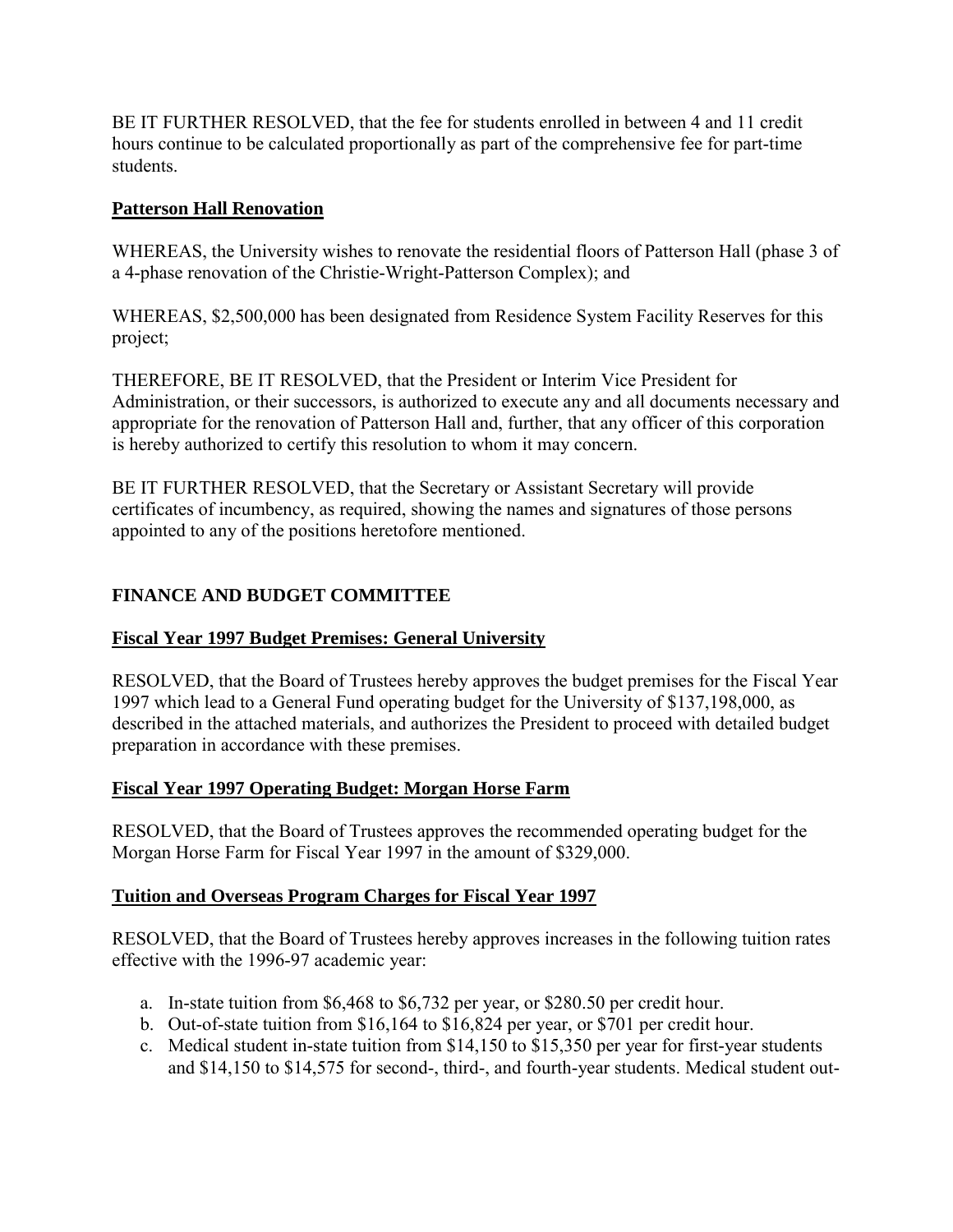<span id="page-10-0"></span>of-area tuition from \$26,650 to \$27,850 per year for first year students, and from \$26,650 to \$27,450 for second-, third-, and fourth-year students.

BE IT FURTHER RESOLVED, that the Board of Trustees approves for Fiscal Year 1997 the student charge for the Buckham Overseas Program of \$20,620 (includes all fees, room, board, and travel).

BE IT FURTHER RESOLVED, that the Board of Trustees approves the creation, for a threeyear trial period, of a Distance Learning tuition rate for both in-state and out-of-state students which will be set at the in-state tuition rate approved for the Summer Session of that fiscal year. The Distance Learning tuition rate for 1996-97 will be \$216 per student credit hour.

#### **Room and Meal Plan Rates, Fiscal Year 1997**

RESOLVED, that the Board of Trustees hereby approves room and meal plan rates for Fiscal Year 1997 as follows:

|                     | per year |
|---------------------|----------|
| Double room         | \$3,306  |
| Single room         | \$3,770  |
| Large single room   | \$4,042  |
| Triple room         | \$2,684  |
| Lite meal plan only | \$1,400  |
| Average meal plan   | \$1,790  |
| Full meal plan      | \$2,050  |
|                     |          |

## **Fees for Fiscal Year 1997**

RESOLVED, that the Board of Trustees approves increases in the following fees effective with the 1996-97 academic year:

- a. Student Health Fee from \$185 to \$235 per year;
- b. Student Government Association Fee from \$80 to \$82 per year;
- c. Transportation Fee from \$46 to \$48 per year;
- d. Inter-Residence Association Fee from \$16 to \$18;
- e. Student Orientation Fee from \$115 to \$150;
- f. Medical Student Activity Fee from \$22 to \$30.

#### **Acceptance of Gifts and Grants**

RESOLVED, that the Board of Trustees hereby accepts gifts in the amount of \$1,765,944 for the period January 11, 1996, through April 15, 1996, and grants/contract in the amount of \$6,634,150 for the period November 1, 1995, through January 31, 1996.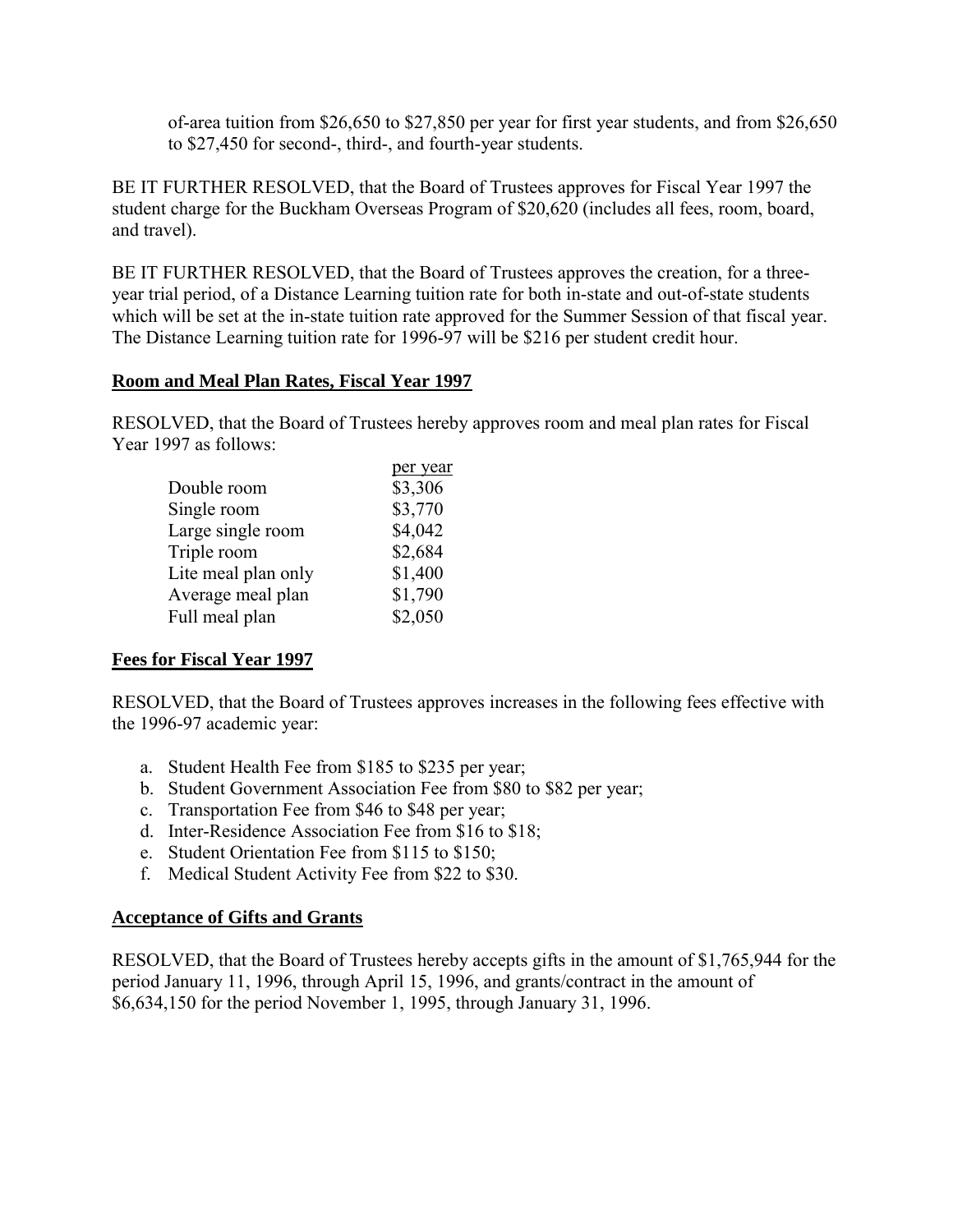## <span id="page-11-0"></span>**FULL BOARD**

## **Establishment of Account with the Penn Security Bank and Trust Company**

BE IT RESOLVED, that in connection with an agreement between the University of Vermont and the Penn Security Bank and Trust Company, whereby that banking institution will serve as the University's vendor for credit card collections, the Vice President for Administration, Controller, Treasurer, Treasury Specialist III, or Treasury Specialist II may be signatories on that account.

BE IT FURTHER RESOLVED, that the Secretary or Assistant Secretary of the Board of Trustees will provide certificates of incumbency, as required, showing the names and signatures of those persons appointed to any of the positions heretofore mentioned.

This resolution supersedes all previous authorizations.

## **Establishment of Account for Community Health Plan**

BE IT RESOLVED, that in connection with a pending agreement between The University of Vermont and Community Health Plan (CHP), whereby CHP will administer and process all CHP health claims, the Treasurer is authorized to open a bank account with such bank as such officer shall determine to be in the best interest of the University.

BE IT FURTHER RESOLVED, that the Interim Vice President for Administration, the Treasurer, the Treasury Specialist III, the Treasury Specialist II, and CHP personnel as designated in the agreement between The University of Vermont and CHP may be signatories on that account.

BE IT FURTHER RESOLVED, that the Secretary or Assistant Secretary of the Board of Trustees will provide certificates of incumbency, as required, showing the names and signatures of those persons appointed to any of the positions heretofore mentioned.

This resolution supersedes all previous authorizations.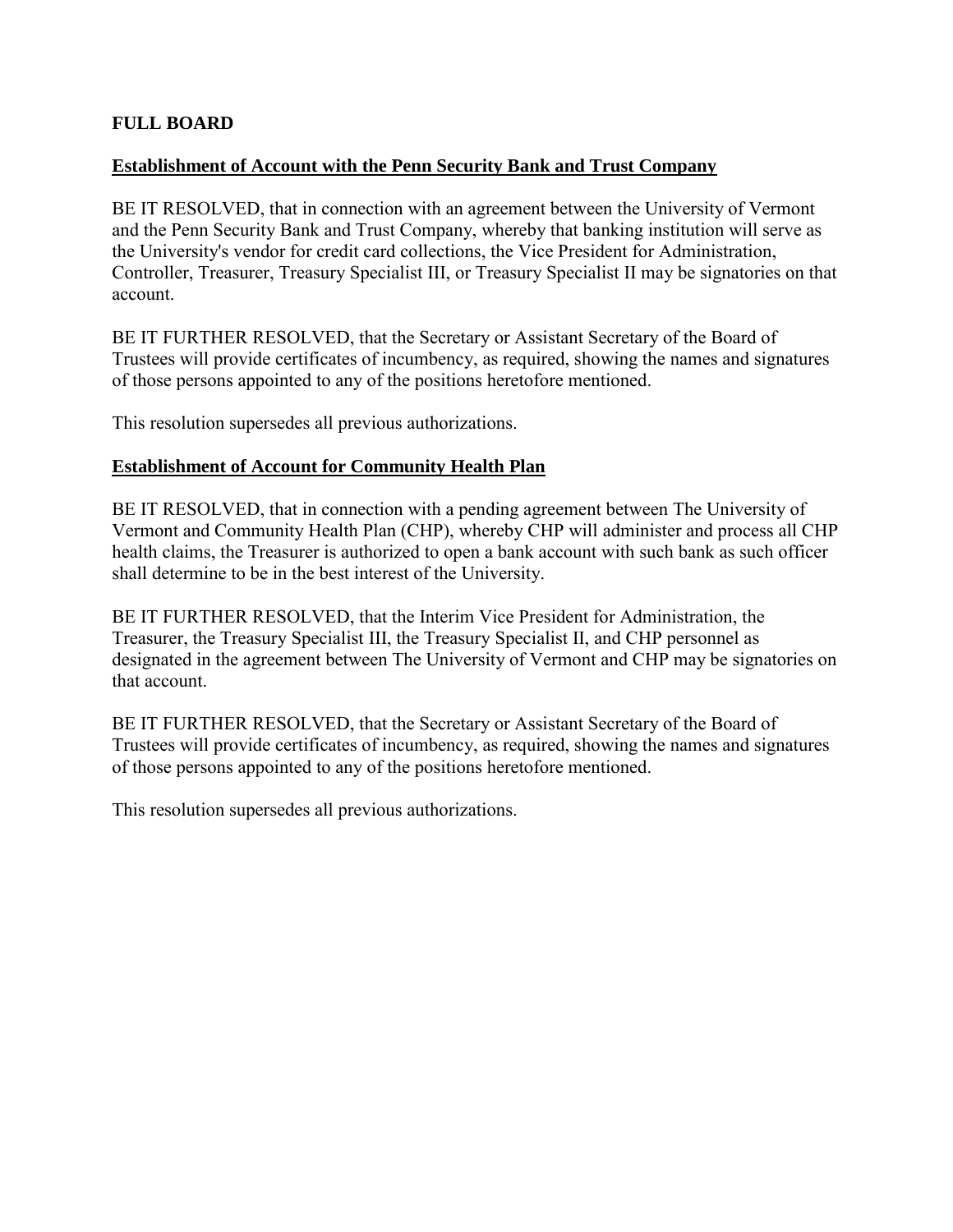## **February 3, 1996**

# <span id="page-12-0"></span>**EDUCATIONAL POLICY COMMITIEE**

## **Staff Actions**

RESOLVED, that the Board of Trustees receives the list of staff actions and approves leaves of absence noted within.

#### **Authorization for President to Award Degrees**

RESOLVED, that the Board of Trustees authorizes the President to award degrees in course at the associate's, bachelor's, master's, doctoral, and fifth-year certificate level to the students of The University of Vermont who, on or before March 1, 1996, are certified by the deans and recommended by the Faculty Senate for their appropriate degrees. The list of names of the students to whom these degrees are awarded shall be recorded as part of the permanent minutes of this meeting.

## **Conversion of Two-year to Four-year Programs in Nuclear Medicine Technology and Radiation Therapy**

RESOLVED, that the Board of Trustees approves the change of two-year Associate in Science programs in Nuclear Medicine Technology and Radiation Therapy to four-year Bachelor of Science programs.

#### **Establishment of Dorothean Chair and Appointment of Dorothean Professor**

RESOLVED, that the Board of Trustees approves the establishment of the Dorothean Professorship in the College of Engineering and Mathematics and the appointment of Charles J. Colbourn as the Dorothean Professor of Computer Science.

## **BUILDINGS AND GROUNDS COMMITIEE**

#### **Right of Way to Town of Colchester for Airport Road/Colchester Point Road Improvements**

WHEREAS, the University is the owner of property in the Town of Colchester known as the Colchester Bog Natural Area, which was received as a gift from the Nature Conservancy; and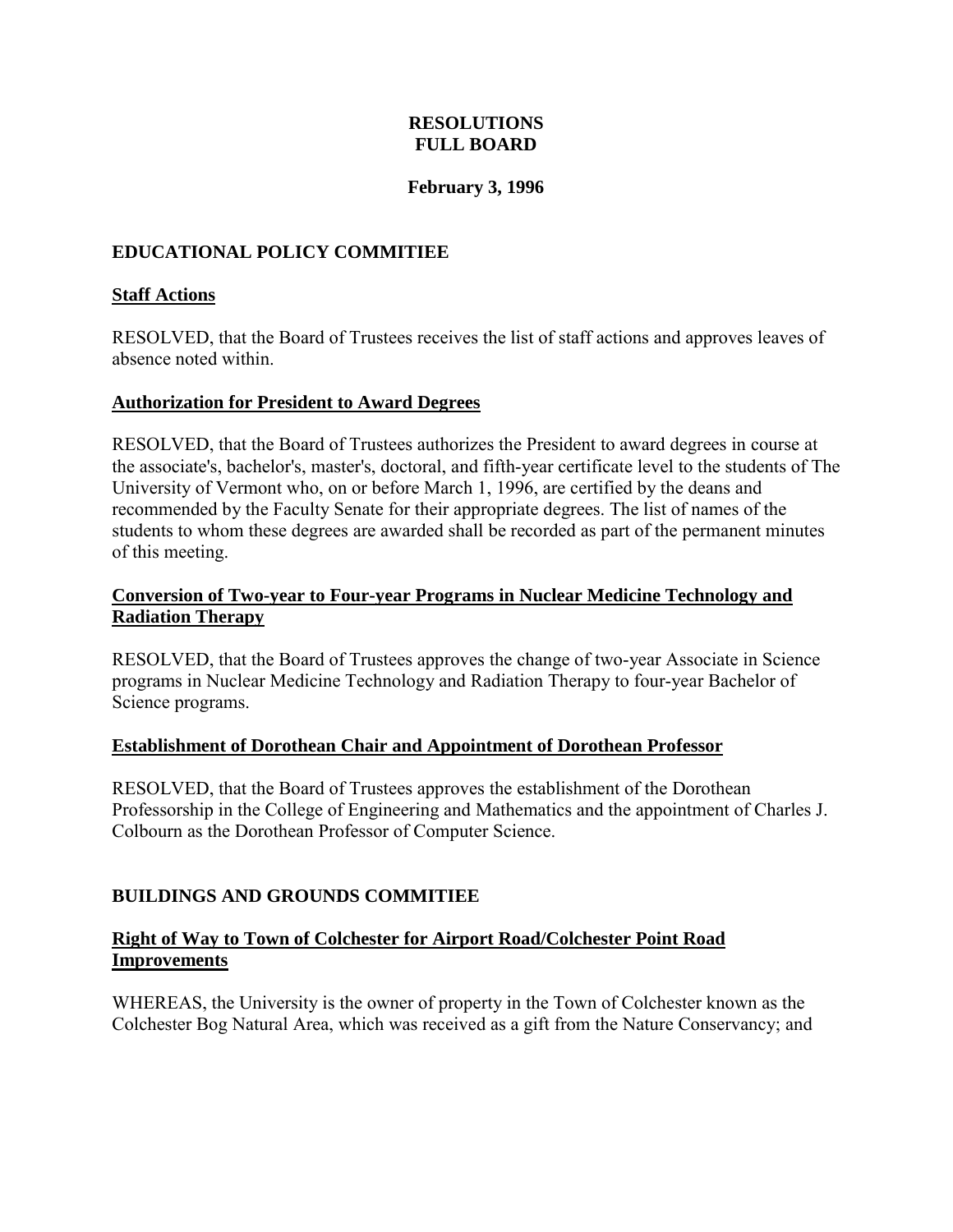<span id="page-13-0"></span>WHEREAS, Airport Road abuts a portion of the University property on the south and the extension of Airport Road known as Colchester Point Road passes through the southerly portion of the University property; and

WHEREAS, the Town of Colchester desires to improve the Airport Road/Colchester Point Road, and the descriptions of record defining the location of the deeded rights of way are in conflict with the current location of the road; and

WHEREAS, the Town of Colchester is willing to accept a new fifty-foot wide right of way that corresponds to the location of the current road bed; and

WHEREAS, the improvements to the road and the establishment of the new right-of-way limits will not have an adverse effect on the University's Colchester Bog; and

WHEREAS, the University is willing to establish this new right of way subject to approval by The Nature Conservancy; and

WHEREAS, The Nature Conservancy has expressed its support for the new right of way;

THEREFORE, BE IT RESOLVED, that the Board of Trustees hereby authorizes the President or the Interim Vice President for Administration, or their successors, to establish and grant the new right of way to the Town of Colchester and to execute any and all instruments necessary to accomplish that purpose.

BE IT FURTHER RESOLVED, that the University's support for the road improvements is contingent upon the successful resolution of those legal proceedings necessary for the Town of Colchester to abandon the pre-existing right of way.

BE IT FURTHER RESOLVED, that the University's support for the road improvements is contingent upon satisfactory assurance that the improved roadway, as constructed, will not cause drainage to the detriment of the natural area.

BE IT FURTHER RESOLVED, that the Secretary or Assistant Secretary will provide certificates of incumbency, as required, showing the names and signatures of those persons appointed to any of the positions heretofore mentioned, and that any officer of this corporation is hereby authorized to certify this resolution to whom it may concern.

## **Widening of Main Street**

WHEREAS, the University is the owner of property in the Cities of Burlington and South Burlington abutting Main Street; and

WHEREAS, the City of Burlington, through the Vermont Agency of Transportation, has proposed a plan for the realignment and reconstruction of a portion of Main Street from the intersection of South Prospect Street east to East Terrace and East Avenue; and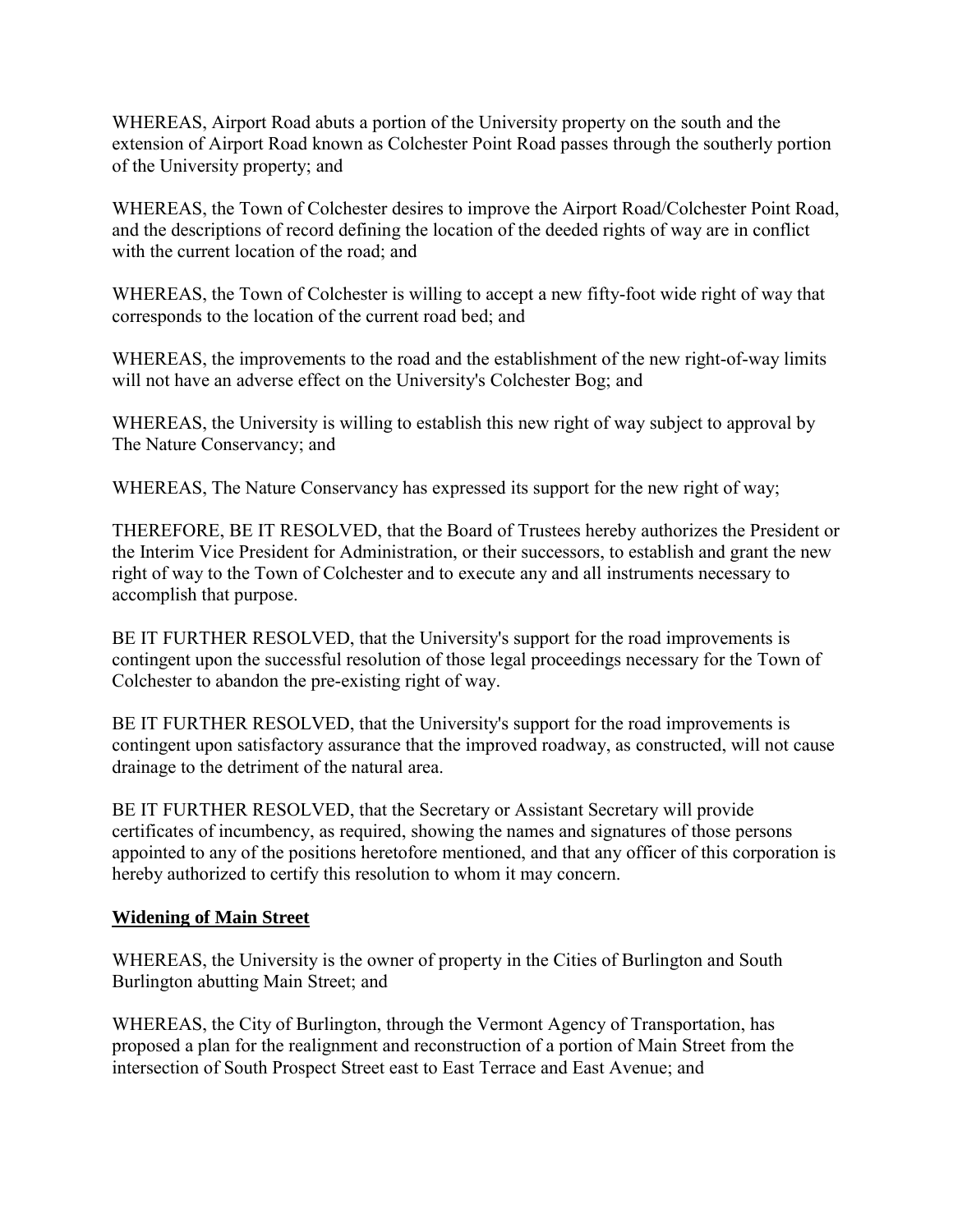<span id="page-14-0"></span>WHEREAS, the University agrees in principle with the plan proposed by the Vermont Agency of Transportation to realign, reconstruct, and landscape a portion of Main Street from the intersection of South Prospect Street east to East Terrace and East Avenue as shown on the State of Vermont Agency of Transportation plans entitled "Urban Project, Proposed Improvements, City of Burlington, County of Chittenden, Main Street, U.S. Route 2 (FAU) (South Prospect Street to East Terrace)" Project MEGC NO. 5000(14 -); and

WHEREAS, on 21 March 1990, the University entered into an Agreement with the City of Burlington "to donate to the City, at no cost, any of its land which is necessary for the 'Main Street Traffic Project' which has been jointly developed and supported by UVM and the City";

THEREFORE, BE IT RESOLVED, that the University will cooperate with the Cities of Burlington and South Burlington and the State of Vermont in implementing the above-referenced project by transferring the necessary land for the Main Street improvements to the appropriate governmental agency at no cost. The precise boundaries of these land transfers are to be negotiated between the University, the Vermont Agency of Transportation, and the cities concerned.

BE IT FURTHER RESOLVED, that the grant of easements to allow the relocation of utilities beyond the back-of-sidewalk, as constructed as part of the Main Street improvement project, shall be subject to separate Board consideration and approval.

BE IT FURTHER RESOLVED, that the Board of Trustees hereby authorizes the President or Interim Vice President for Administration, or their successors, to convey the University's right, title, or interest in land in the Main Street corridor as contemplated by this resolution, and to execute any and all instruments necessary to accomplish any such conveyance.

BE IT FURTHER RESOLVED, that the University's support for the proposed plan and the above-mentioned land transfers is contingent on a stipulation that the area affected will be extensively landscaped in a manner befitting the principal entrance to the City of Burlington and the University at no cost to the University, and that the respective cities will enter into maintenance and liability agreements with the University for the upkeep of the roadways, sidewalks, and planted areas.

BE IT FURTHER RESOLVED, that the Secretary or Assistant Secretary will provide certificates of incumbency, as required, showing the names and signatures of those persons appointed to any of the positions heretofore mentioned, and that any officer of this corporation is hereby authorized to certify this resolution to whom it may concern.

## **Gift/Purchase of 1201 Spear Street**

WHEREAS, the Herbert and Joan Martin property located at 1201 Spear Street is adjacent to and southerly of the University's 33 acre Edlund 1968 Tract on the westerly side of Spear Street; and

WHEREAS, purchase of this property is compatible with the long-range Campus Master Plan;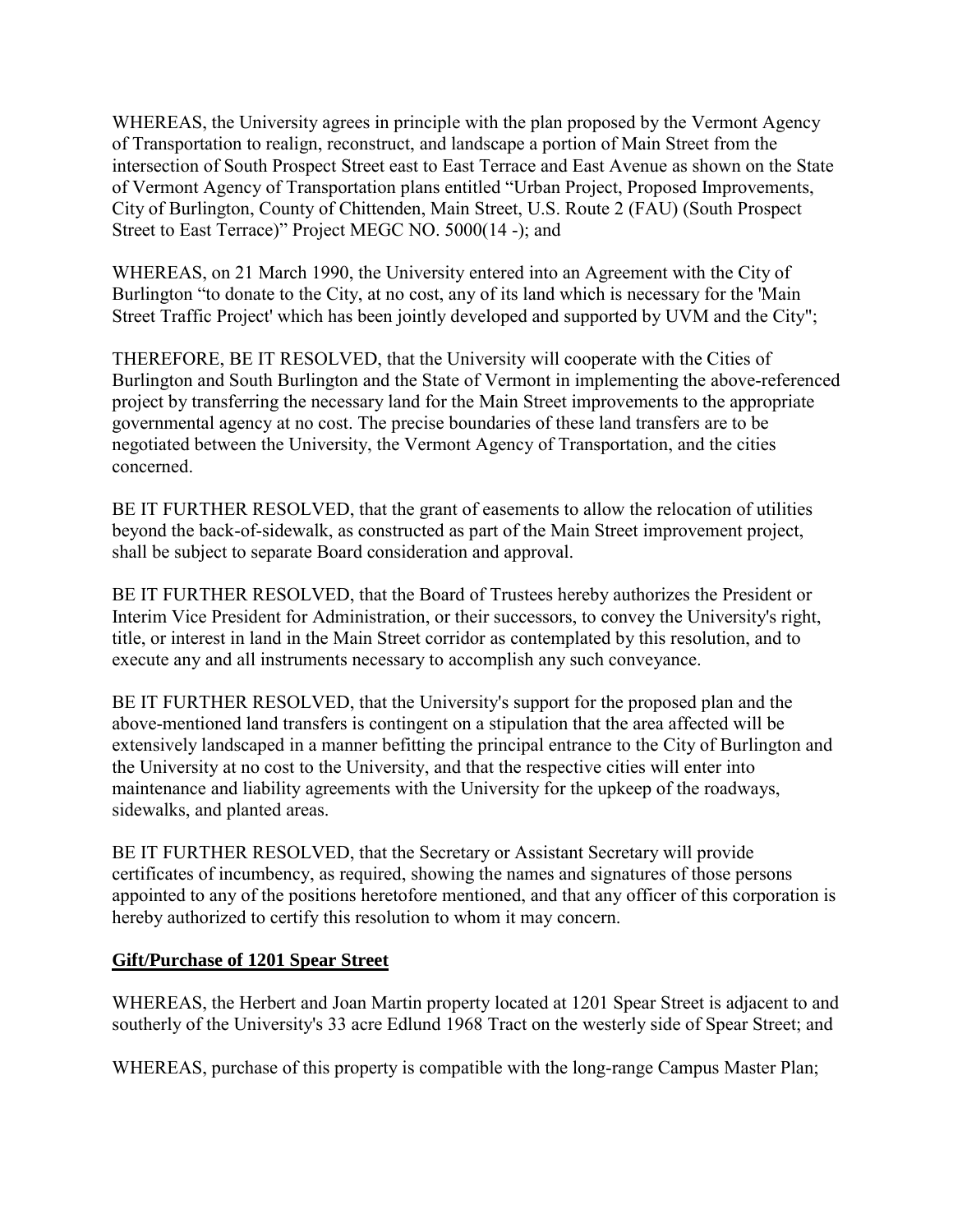<span id="page-15-0"></span>THEREFORE, BE IT RESOLVED, that the Board of Trustees hereby authorizes the President or Interim Vice President for Administration, or their successors, to negotiate the acquisition of the property as a gift/purchase and to execute any and all instruments necessary to accomplish that purpose.

BE IT FURTHER RESOLVED, that the Secretary or Assistant Secretary will provide certificates of incumbency, as required, showing the names and signatures of those persons appointed to any of the positions heretofore mentioned, and that any officer of this corporation is hereby authorized to certify this resolution to whom it may concern.

# **FINANCE AND BUDGET COMMITTEE**

# **Acceptance of Gifts and Grants**

RESOLVED, that the Board of Trustees hereby accepts gifts in the amount of \$3,324,263 for the period September 23, 1995, through January 10, 1996, and grants/contracts in the amount of \$18,956,404 for the period August 1, 1995, through October 31, 1995.

# **FULL BOARD**

# **Joint Committee on Honorary Degrees**

RESOLVED, that the President be and hereby is authorized to offer and confer an honorary degree to those individuals recommended by the Joint Committee on Honorary Degrees.

## **Retiring Trustees**

WHEREAS, Nancy D. Foster, Malcolm F. Severance, Frank E. Walsh, Jr., and Anuradha Yadav are nearing the completion of their terms as Trustees of The University of Vermont; and

WHEREAS, Nancy Foster has provided distinguished services and common-sense advice to the Board, especially through her involvement with the Buildings and Grounds Committee and as Chair of the Student Activities Committee; and

WHEREAS, Malcolm Severance has employed his intellect and skills to the work of this Board in his responsibilities as Vice Chair and Chair of the Finance and Budget Committee, and memberships on the Educational Policy Committee and the Student Activities Committee; and

WHEREAS, Frank Walsh has served the Board with generosity, vision, and wisdom, particularly through his membership on the University Advancement Committee and Finance and Budget Committee, and as Vice Chair and Chair of the Investment Committee; and